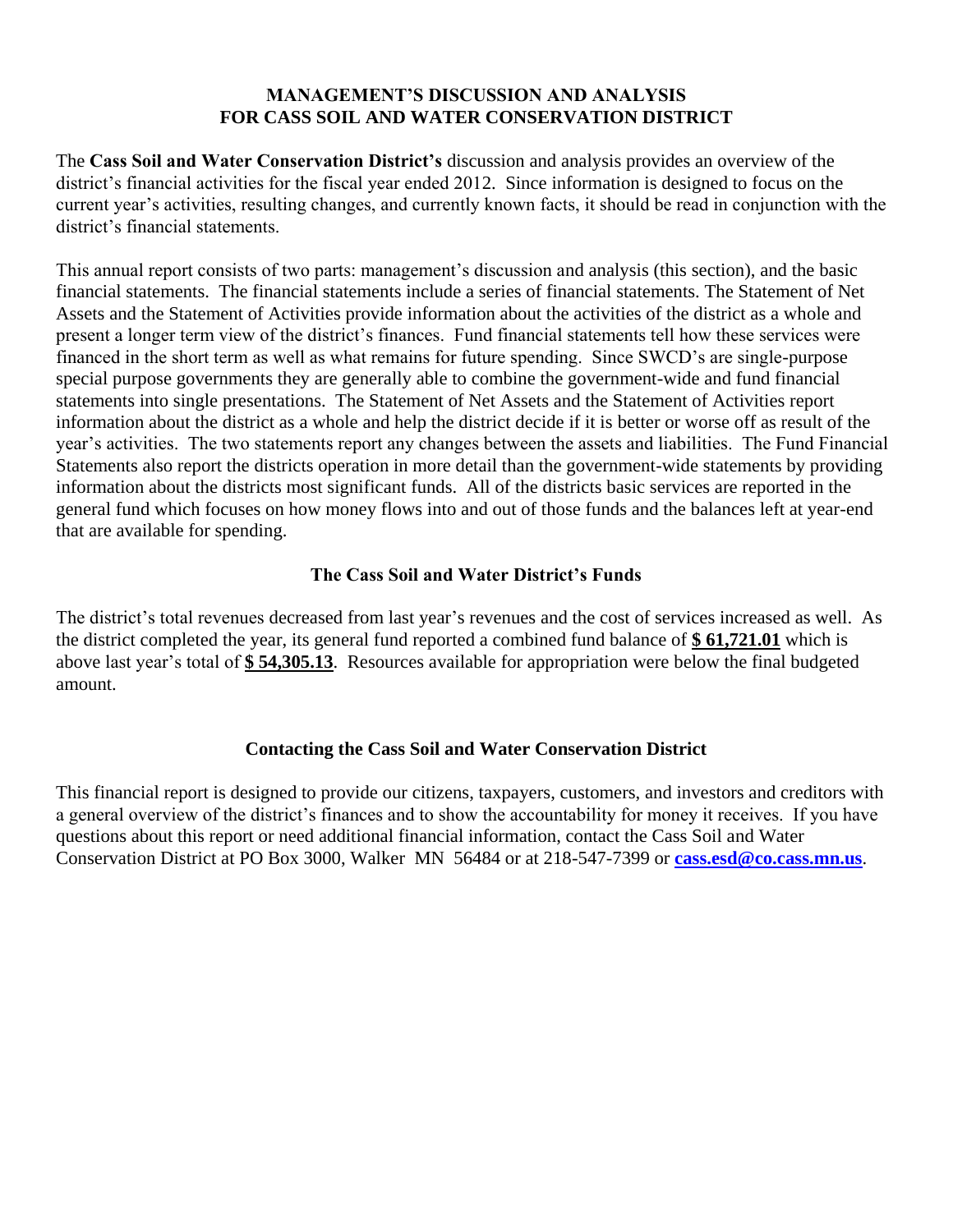# **NOTES TO THE FINANCIAL STATEMENTS December 31, 2012**

## I. SUMMARY OF SIGNIFICANT ACCOUNTING POLICIES

The financial reporting policies of the **CASS** Soil and Water Conservation District (District) conform to generally accepted accounting principles. These statements are prepared in accordance with Government Accounting Standards Board Rule 34, which changes the way both the statement of condition and the statement of revenues and expenses are reported.

## A. Financial Reporting Entity

The district is organized under the provisions of Minnesota Statutes Chapter 103C and is governed by a Board of Supervisors composed of five members nominated by voters of the District and elected to fouryear terms by the voters of the County.

The purpose of the District is to assist land occupiers in applying practices for the conservation of soil and water resources. These practices are intended to control wind and water erosion, pollution of lakes and streams, and damage to wetlands and wildlife habitats.

The **CASS** Soil and Water Conservation District, in cooperation with the U.S. Department of Agriculture Natural Resources Conservation Service and other agencies, provides technical and financial assistance to individuals, groups, organizations, and governments in reducing costly waste of soil and water resulting from soil erosion, sedimentation, pollution, and improper land use.

Each fiscal year the District develops a work plan that is used as a guide in using resources effectively to provide maximum conservation of all lands within its boundaries. The work plan includes guidelines for employees and technicians to follow in order to achieve the District's objectives.

The District is not considered a part of **CASS** County because, even though the County provides a significant amount of the District's revenue in the form of an appropriation, it does not retain any control over the operations of the District.

Generally accepted accounting principles require that the financial reporting entity include the primary government and component units for which the primary government is financially accountable. Under these principles the District does not have any component units.

#### B. Basis of Presentation - Fund Accounting

The accounts of the **CASS** Soil and Water Conservation District are organized on the basis of a fund and two account groups, each of which is considered a separate accounting entity. The operations of the fund are accounted for with a set of self-balancing accounts that comprise its assets, liabilities, fund balance, revenues, and expenditures.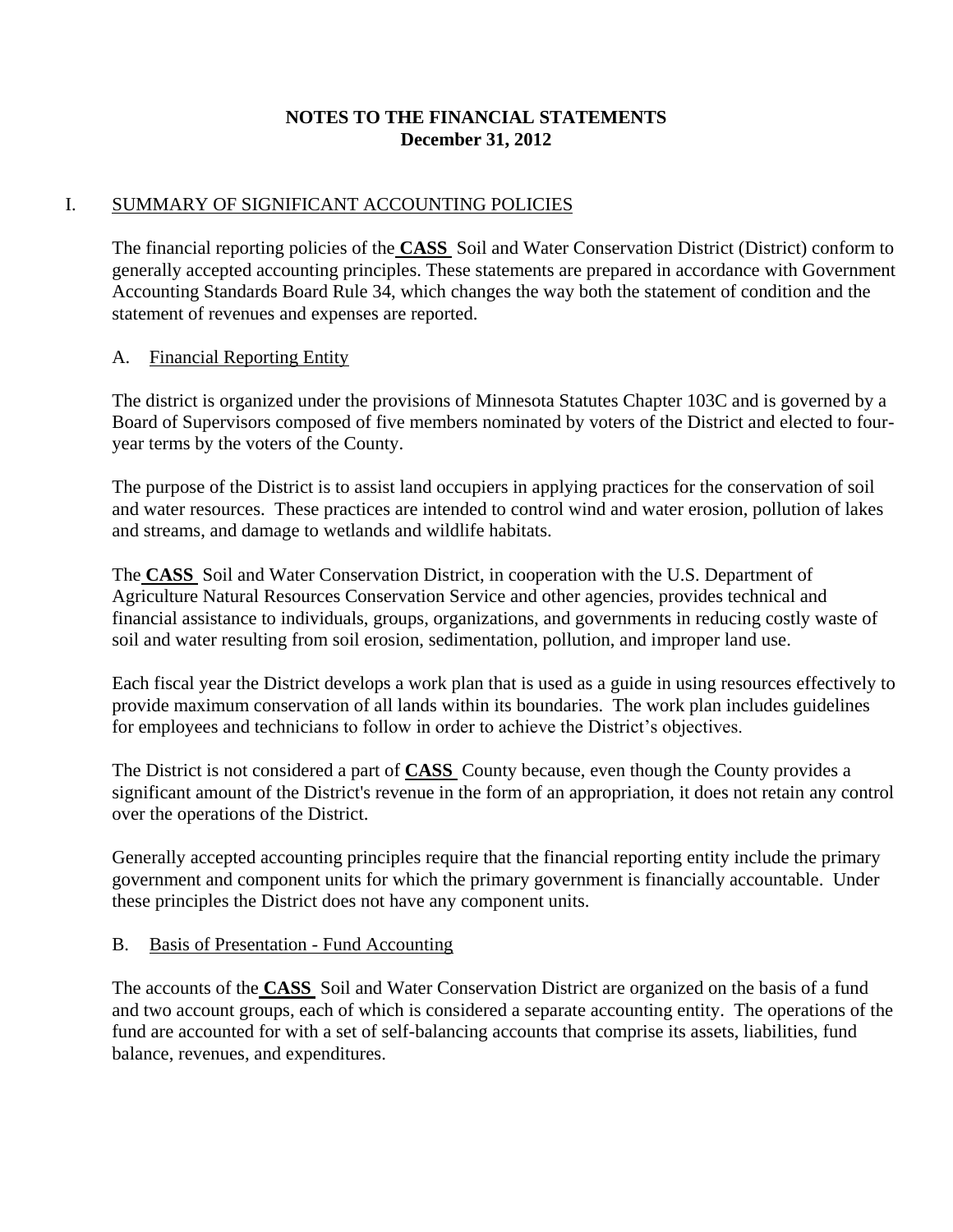### B. Basis of Presentation - Fund Accounting (Continued)

#### 1. Governmental Funds: General Fund

The General Fund is used to account for all revenues and expenditures incurred in operating the District.

### 2. General Fixed Assets Account Group - NA

This account group is used to record the District's general fixed assets, which include furniture and equipment.

### 3. General Long-Term Debt Account Group - NA

This account group records earned but unpaid vacation and sick leave that has vested or is expected to vest.

### C. Government-Wide Financial Statements

The government-wide financial statements (i.e. The Statement of Net Assets and the Statement of Activities) report information on all the nonfiduciary activities of the District. The Statement of Activities demonstrates the degree to which the direct expenses of a given function or segment are offset by program revenues. Direct expenses are those that are clearly identifiable with a specific function. The government-wide financial statements are reported using the economic resources measurement focus and the accrual basis of accounting. Revenues are recorded when earned and expenses are recorded when a liability is incurred, regardless of the timing of cash flows. Grants and similar items are recognized as soon as all eligibility requirements imposed by the provider have been met.

#### Fund Financial Statements

The government reports the general fund as its only major governmental fund. The general fund accounts for all financial resources of the government.

Governmental fund financial statements are reported using the current financial resources measurement focus and the modified accrual basis of accounting. Revenues are recognized as oon as they are both measurable and available. Revenues are considered to be available when they are collectible within the current period or soon enough thereafter to pay liabilities of the current period.

Reimbursement grants are considered available if they are collected within one year of the end of the current fiscal period. Expenditures are recorded when a liability is incurred under accrual accounting.

Intergovernmental revenues are reported in conformity with the legal and contractual requirements of the individual programs. Generally, grant revenues are recognized when the corresponding expenditures are incurred. If the District also receives an annual appropriation from the County, it is recognized as revenue when received, unless it is received prior to the period to which it applies. In that case, revenue recognition is then deferred until the appropriate period.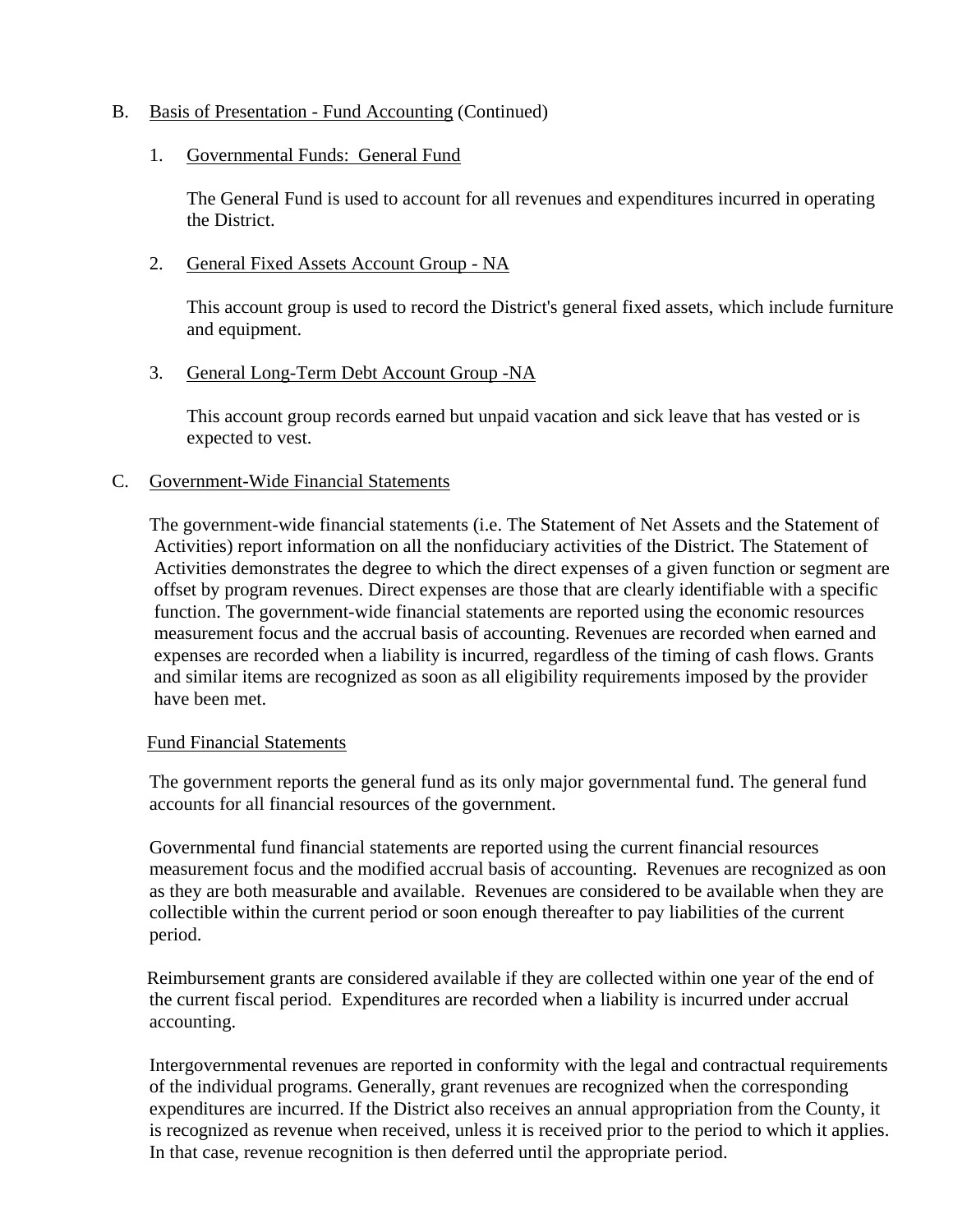Investment earnings and revenues from the sale of trees are recognized when earned. Agricultural conservation fees and other revenue are recognized when they are received in cash because they usually are not measurable until then.

Project expenditures represent costs that are funded from federal, state, or district revenues. State project expenditures consist of grants to participants of the cost-Share Program and other state programs. District project expenditures are costs of materials and supplies in District projects.

In accordance with Governmental Accounting Standards Board Statement No. 33, Accounting and Financial Reporting for Nonexchange Transactions, revenues for nonexchange transactions are recognized based on the principal characteristics of the revenue. Exchange transactions are recognized as revenue when the exchange occurs.

### D. Budget Information

The District adopts an estimated revenue and expenditure budget for the General Fund. Comparisons of estimated revenues and budgeted expenditures to actual are presented in the financial statements in accordance with generally accepted accounting principles. Amendments to the original budget require board approval. Appropriations lapse at year-end. The District does not use encumbrance accounting.

### E. Assets, Liabilities, and Equity Accounts

1. Assets

Investments are stated at fair value, except for non-negotiable certificates of deposit, which are on a cost basis, and short-term money market investments, which are stated at amortized cost.

## 2. Liabilities

Long-term liabilities, such as compensated absences, are accounted for in the General Long-Term Debt Account Group.

3. Equity

Investment in general fixed assets represents the District's equity in general fixed assets. - NA

Nonspendable fund balance indicates the portion of fund equity that has been legally segregated for specific purposes or is not appropriable for spending.

Unrestrictive, committed or assigned account indicates the portion of fund equity that the District has set aside for planned future expenditures.

Unrestricted, unassigned fund balance account indicates the portion of fund balance that is available for budgeting and spending in future periods.

F. Explanation of Adjustments Column in Statements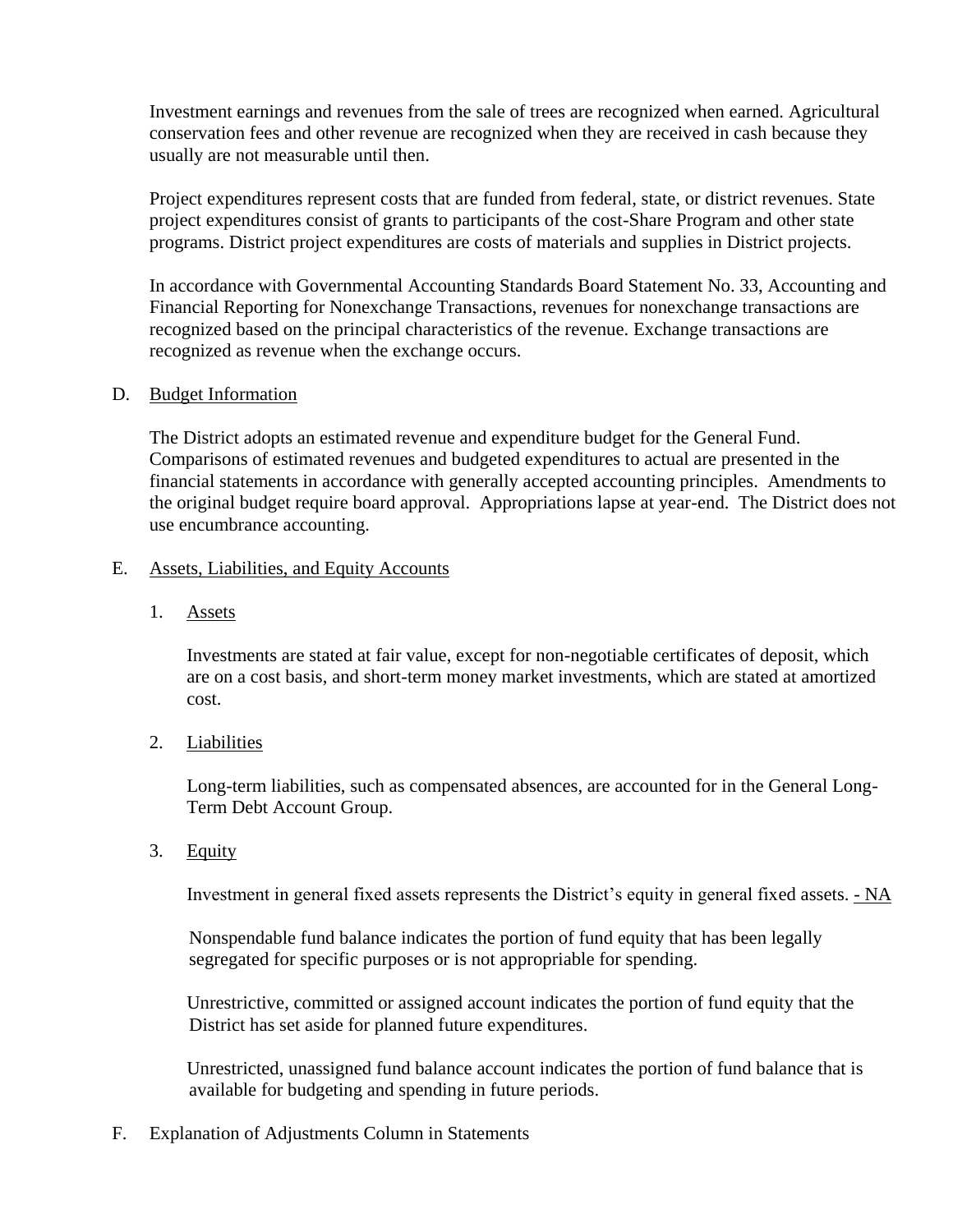1. Capital Assets: In the Statement of Net Assets and Governmental Fund Balance Sheet, an adjustment is made if the district has capital assets. This adjustment equals the net book balance of capitalized assets as of the report date, and reconciles to the amount report in the Capital Assets Note. - NA

2. Long-Term liabilities: In the Statement of Net Assets and Government Fund Balance Sheet, an adjustment is made to reflect the total of Compensated Absence liability the district has as of the report date. See Long Term Liabilities. -NA

3. Depreciation and Change in Compensated Absences for the year: In the Statement of Activities and Governmental Fund Revenues, Expenditures and Changes in Fund Balance, the adjustment equals the total depreciation for the year reported, plus or minus the change in Compensated Absences between the reporting year and the previous year. -NA

# II. STEWARDSHIP, COMPLIANCE AND ACCOUNTABILITY

## A. General Fund Deficit

At December 31, 2012, the District's General Fund had a deficit fund balance of \$NA. The deficit is expected to be eliminated by future revenue sources.

## B. Excess of Expenditures Over Budget

During 2012, actual expenditures, **\$ 178,219.88** exceeded budgeted expenditures, **\$ 47,147.64**, by **\$ 131,072.24**.

## III. DEPOSITS AND INVESTMENTS

Minnesota Statutes 118A.02 and 118A.04 authorize the District to deposit its cash and to invest in certificates of deposit in financial institutions designated by the Board of Supervisors. At December 31, 2012, the District's deposits totaled **\$ 115,071.01** of which **\$ 83,111.20** were cash deposits and **\$ 31,959.81** was invested in certificates of deposit. Minnesota Statutes require that all District deposits be covered by insurance, surety bond, or collateral. At December 31, 2012, all the District's deposits were covered by insurance or collateralized with securities held by the District or its agent in the District's name.

## IV. CHANGES IN CAPITAL ASSETS

## V. DEFFERRED REVENUE

Deferred Revenue represents unearned advances from the Minnesota Board of Water and Soil Resources and **Cass** County for various programs. Revenues will be recognized when the related program expenditures are recorded.

Deferred Revenue for the year ended December 31, 2012 consists of the following – **BWSR Cost Share - \$ 18,247.00, BWSR Service Grants - \$ 15,052.09, BWSR Comp – (\$ 7,555.92), DNR SWG – (\$ 20,856.97), DNR 9 Cty - \$ 11,776.19, Wild Rice Easement (\$ 1,176.00), CISCO Lakes \$ 31,000.00, and Nitrate Clinic - \$ 2,800.00. For a total of \$ 49,286.39.**

# VI. RISK MANAGEMENT